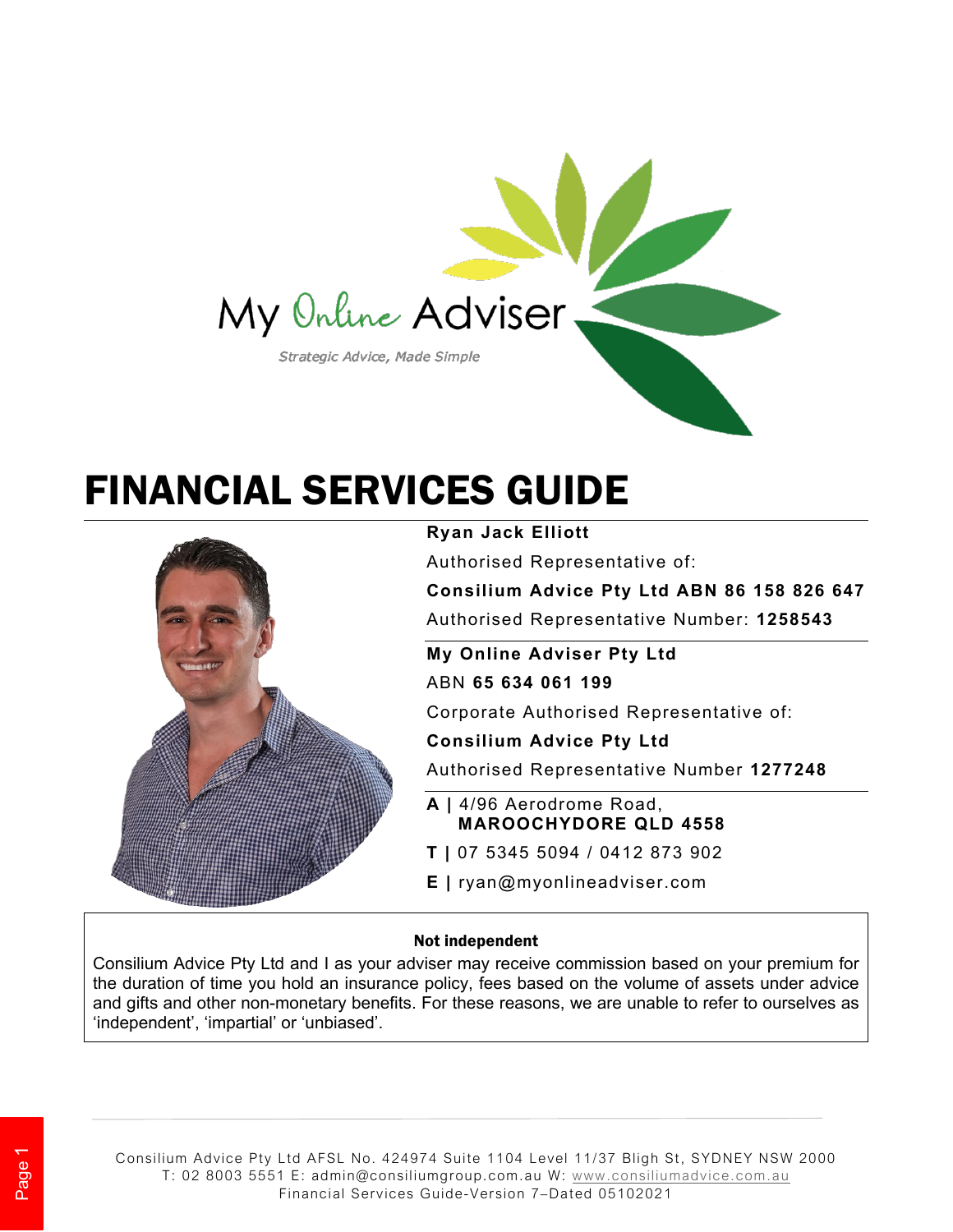# About Ryan Jack Elliott

#### Adviser Name

When "I", "me", "my" or "mine" are mentioned in the following, they refer to Ryan Jack Elliott as an Authorised Representative of Consilium, Representative Number 1258543.

#### My licensed authority to act

I am authorised to provide advice that is appropriate and reasonable given your needs and circumstances.

The areas in which I can provide advice to you include:

- **Superannuation**
- Life Risk Insurance Products
- Investment Life Products
- **Basic Deposit Products**
- Managed Investment Schemes including Investor Directed Portfolio Services
- Government Debentures, Stocks or Bonds
- Retirement Savings Accounts
- **Securities**

## My experience & education

#### **Experience**

I have been providing financial services for the past three years under the mentorship of an experienced financial adviser. My Online Adviser is my solo entry into providing financial services and advice. The goal is to become the first virtual financial services practice in Australia.

Prior to becoming a financial adviser, I spent three years working for a bank and a finance company.

#### Qualifications & Certifications

- Bachelor of Commerce (Financial Planning) USC (Currently Studying)
- Diploma of Mortgage Broking Kaplan 2019 (currently Studying)
- Diploma of Financial Planning Mentor Education - 2017
- Self-Managed Super Fund Advice Mentor Education 2017
- Tier 2 Insurance Services Auswide Bank & GE Money 2014 & 2015

#### My advice

I will provide you with advice in a tailored financial plan after gathering the required information on your financial circumstances and objectives. Until then, I may only offer general information on products and strategies I have at my disposal, which you should not take as personal advice suitable to your needs until I have provided a formal Statement of Advice to you.

#### How do I charge for my services?

I am paid for my services in two ways:

- 1. By an advice fee that is negotiated between clients and myself at the time of initial consultation and/or engagement. Clients have a choice of either paying the advice fee upfront or on an agreed frequency.
- 2. Client/s can arrange to pay fees and/or commissions (commissions paid only from life insurance products) through various product providers with the consent of the clients.

Note: All fees and/or commissions are initially paid to the licensee, Consilium Advice Pty Ltd, who forwards all fees and commissions directly to the nominated bank account of my business

#### Why you are receiving this Financial Services Guide

This Financial Services Guide (FSG) is an important document that we are required to give you as a condition of our Australian Financial Services License.

It is designed to provide you with information about your Adviser and their Licensee, Consilium, an understanding of what to expect from our services, what you can do if you have a complaint about our services, as well as the associated fees and charges.

This guide contains important information about:

- Financial services and products we offer
- How we are paid for our services, including all forms of fees or other benefits that may be received by us and related parties in connection with the financial services provided
- Any interests, associations or relationships that could influence the advice we give you, and
- Our internal and external dispute resolution procedures and how you can access them, and
- Our privacy policy

You may also receive the following documents when we provide financial services or products to you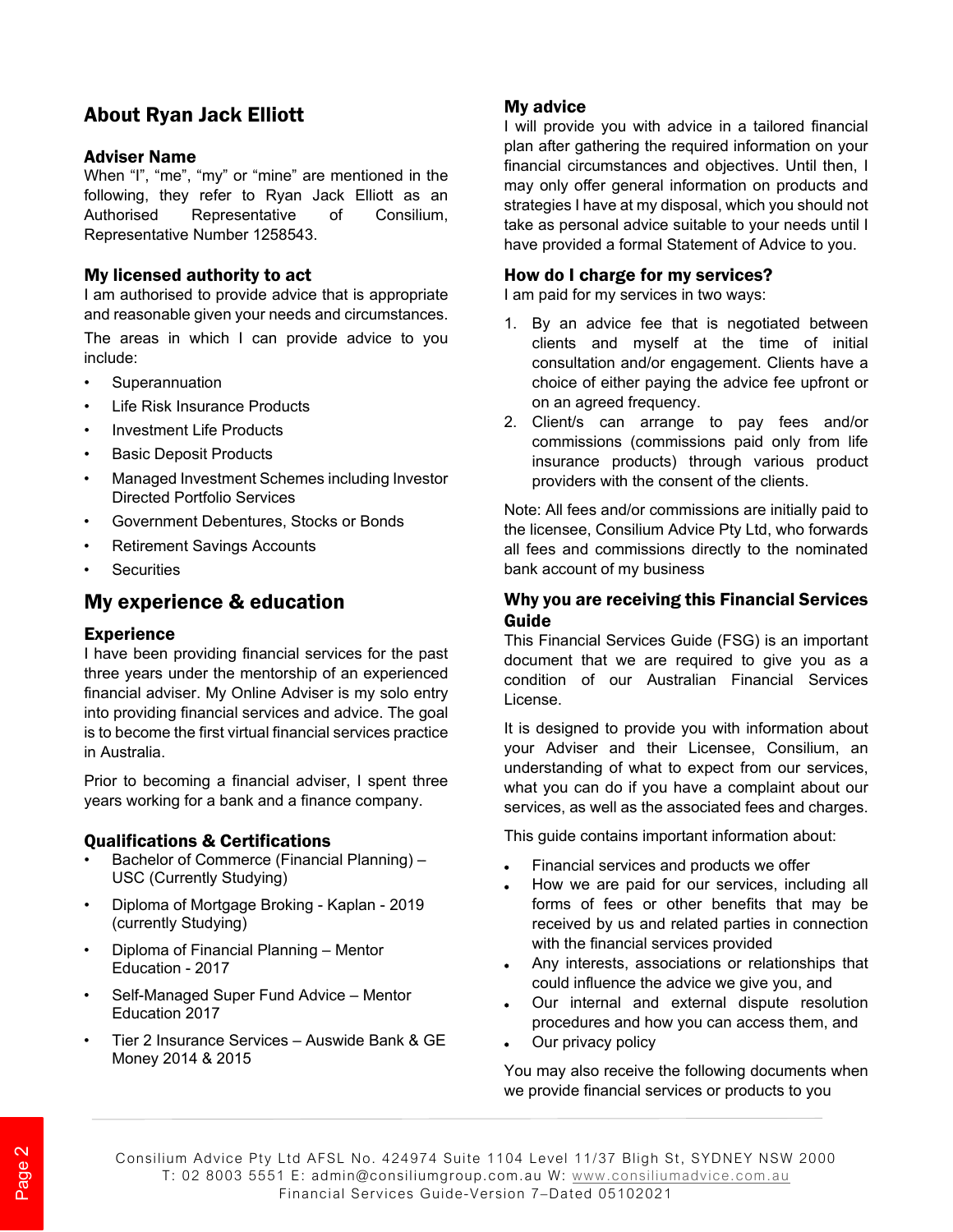### Statement of Advice (SOA)

A SOA is provided when you receive personal advice about a product or service. It will include the following important information:

- The advice given and the basis of the recommendations
- Information on fees and commissions that may be received for the advice
- Any associations, relationships or interests that could influence the advice we provide

#### Record of Advice (ROA) My advice

A ROA can be provided to you either prior to a SOA, to record any conversations or after a SOA, to document any minor variations to the original SOA provided to you.

#### Product Disclosure Statement (PDS)

A PDS is provided when we make a recommendation to acquire a particular financial product or offer to issue or arrange the issue of a financial product. The PDS outlines the key features, significant benefits, risks and fees associated with the product.

#### Service Agreements

Prior to any advice being given, we may ask you to enter into an agreement for the provision of this advice. An Ongoing Service Agreement is a formal contract that outlines the benefits, services and support offered by Consilium for ongoing service.

#### Types of advice

Authorised Representatives of Consilium may be able to provide financial product advice in several ways, as outlined in the table below:

| <b>Personal</b><br><b>Advice</b> | Where we consider more than one<br>of a client's objectives, financial<br>situation and needs                       |
|----------------------------------|---------------------------------------------------------------------------------------------------------------------|
| <b>Limited</b>                   | Our advice may be limited to a                                                                                      |
| <b>Advice</b>                    | specific area of specialisation                                                                                     |
| <b>Restricted</b>                | Our advice may be restricted to a                                                                                   |
| <b>Advice</b>                    | specific financial product or service                                                                               |
| <b>General</b><br><b>Advice</b>  | We may provide you with general<br>information about a financial<br>product, including its features and<br>benefits |
| No Advice /                      | No personal advice is provided but                                                                                  |
| <b>Execution</b>                 | you may instruct us to execute a                                                                                    |
| Only                             | certain transaction on your behalf                                                                                  |

## How we are remunerated for the services provided

Consilium and its Authorised Representatives offer a variety of payment options for the services provided. These may include one or more of the following:

- Fee for service
- **Commission**

Remuneration for advice services provided to you are fully disclosed in the Statement of Advice provided to you. All costs of advice will be outlined in full to you prior to any advice being delivered.

#### What should I do if I dispute the advice given?

Consilium prides itself on providing high quality service to its clients. We are a member of the Australian Financial Complaints Authority (AFCA).

If you have a complaint about the financial services provided, you must take the following steps:

Contact your adviser to discuss the complaint

If the complaint is not satisfactorily resolved within 7 days, please contact the Complaints Manager at Consilium on

#### **1** 02 8003 5551 or put your complaint in writing **& send it to:**

#### **Suite 1104 Level 11/37 Bligh St, SYDNEY NSW 2000 o**r

**admin@australianadvisory.com.au**

We will try to resolve your complaint quickly and fairly and will respond in writing within 30 days.

If you are not satisfied with our response, or if you have not received a response within 30 days, you may lodge a written complaint with the Australian Financial Complaints Authority (AFCA). This service is provided free of charge.



**info@afca.org.au** 

GPO Box 3 MELBOURNE VICTORIA 3001

www.afca.org.au

Consilium Advice Pty Ltd AFSL No. 424974 Suite 1104 Level 11/37 Bligh St, SYDNEY NSW 2000 T: 02 8003 5551 E: admin@consiliumgroup.com.au W: www.consiliumadvice.com.au Financial Services Guide-Version 7–Dated 05102021